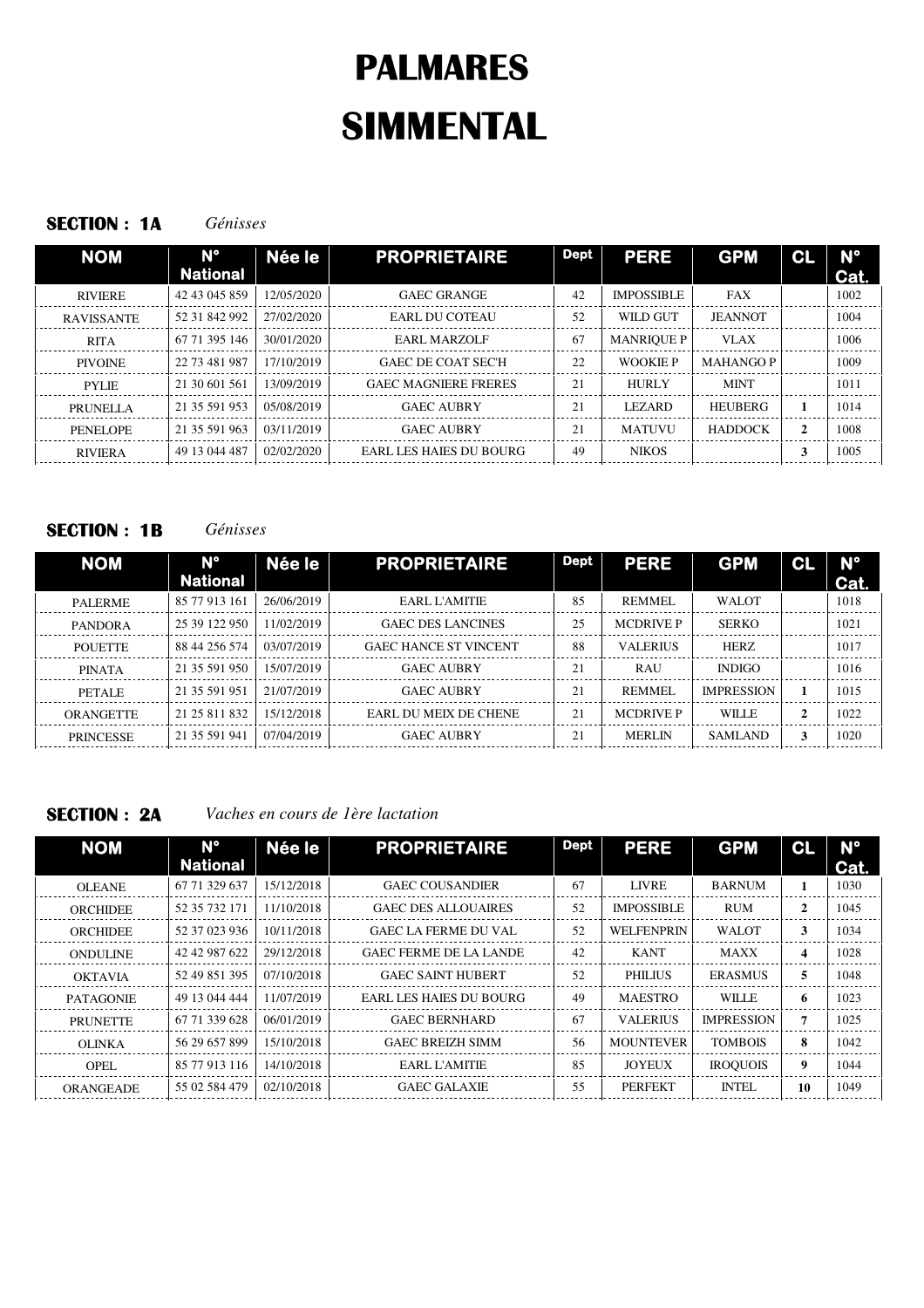### **SECTION : 2B** *Vaches en cours de 1ère lactation*

| <b>NOM</b>       | <b>N°</b><br><b>National</b> | Née le     | <b>PROPRIETAIRE</b>         | Dept | <b>PERE</b>       | <b>GPM</b>      | CL               | $N^{\circ}$<br>Cat. |
|------------------|------------------------------|------------|-----------------------------|------|-------------------|-----------------|------------------|---------------------|
| <b>OLYMPIADE</b> | 55 02 584 467                | 02/09/2018 | <b>GAEC GALAXIE</b>         | 55   | <b>WELFENPRIN</b> | <b>RUREX</b>    |                  | 1057                |
| <b>OLYMPE</b>    | 42 42 794 026                | 28/08/2018 | <b>GAEC GRANGE</b>          | 42   | <b>MIAMI</b>      | <b>VLAX</b>     | $\mathbf{2}$     | 1058                |
| <b>OHARA</b>     | 39 10 560 579                | 27/08/2018 | EARL DE LA CHARME           | 39   | <b>MONSIEUR</b>   | <b>VLAX</b>     | 3                | 1060                |
| OUGANDA          | 52 48 288 509                | 16/08/2018 | <b>GAEC TROIS FONTAINES</b> | 52   | <b>IMPOSSIBLE</b> | <b>CHANEL</b>   | $\boldsymbol{4}$ | 1066                |
| <b>ODREAM</b>    | 39 24 321 592                | 25/08/2018 | <b>GAEC GENESTE</b>         | 63   | <b>LASER</b>      | <b>GRENAND</b>  | 5                | 1062                |
| <b>OHARA</b>     | 52 49 851 370                | 02/08/2018 | <b>GAEC DES AMARONS</b>     | 52   | <b>WELFENPRIN</b> | <b>WILLE</b>    | 6                | 1068                |
| <b>ORANGEADE</b> | 15 39 088 024                | 10/09/2018 | <b>GAEC CROIZET</b>         | 15.  | LUCKY LUKE        | <b>VOLFLEUR</b> | п                | 1056                |

**SECTION : 2C** *Vaches en cours de 1ère lactation*

| <b>NOM</b>     | N°<br><b>National</b> | Née le     | <b>PROPRIETAIRE</b>         | Dept           | <b>PERE</b>       | <b>GPM</b>       | CL                      | $N^{\circ}$<br>Cat. |
|----------------|-----------------------|------------|-----------------------------|----------------|-------------------|------------------|-------------------------|---------------------|
| <b>OLEATE</b>  | 01 18 024 099         | 08/06/2018 | <b>GAEC DU GIROUX</b>       | 0 <sub>1</sub> | <b>AMARONE</b>    | <b>HUGUES</b>    |                         | 1075                |
| <b>NIMOISE</b> | 01 18 024 002         | 26/10/2017 | <b>GAEC DU GIROUX</b>       | $\Omega$       | <b>LINOIS</b>     | <b>WAIDHAUS</b>  | 2                       | 1084                |
| <b>OGRESSE</b> | 21 30 601 401         | 11/06/2018 | <b>GAEC MAGNIERE FRERES</b> | 21             | <b>IMPOSSIBLE</b> | <b>BARNUM</b>    | 3                       | 1074                |
| <b>OLGINA</b>  | 39 10 560 572         | 18/07/2018 | EARL DE LA CHARME           | 39             | <b>LASER</b>      | <b>WILLE</b>     | $\overline{\mathbf{4}}$ | 1071                |
| <b>OAKLAND</b> | 21 35 591 845         | 25/04/2018 | <b>GAEC SAINT HUBERT</b>    | 52             | <b>LASER</b>      | <b>WALDSTEIN</b> | 5                       | 1078                |
| <b>ONDINE</b>  | 69 51 012 726         | 05/05/2018 | <b>GAEC GONON</b>           | 69             | <b>MOUNTAIN</b>   | <b>GANDALF</b>   | 6                       | 1077                |
| <b>OCEANE</b>  | 52 33 559 484         | 29/03/2018 | E.TRESILLARD DEVULDER       | 21             | <b>PHILIUS</b>    | <b>VIADUC</b>    | 7                       | 1079                |
| <b>OLIVIA</b>  | 12 18 037 693         | 31/07/2018 | GAEC-FABIE-                 | 12             | <b>PHILIUS</b>    | WILLE            | 8                       | 1069                |

**SECTION : 3A** *Vaches en cours de 2 ème lactation*

| <b>NOM</b>      | $N^{\circ}$<br><b>National</b> | Née le      | <b>PROPRIETAIRE</b>      | <b>Dept</b> | <b>PERE</b>    | <b>GPM</b>     | <b>CL</b>    | $N^{\circ}$<br>Cat. |
|-----------------|--------------------------------|-------------|--------------------------|-------------|----------------|----------------|--------------|---------------------|
| <b>OCEANE</b>   | 85 77 913 068                  | 10/01/2018  | EARL L'AMITIE            | 85          | <b>HARIBO</b>  | <b>MAGIC</b>   |              | 1095                |
| <b>NINJA</b>    | 12 18 091 913                  | 24/11/2017  | GAEC SALELLES            | 12          | <b>JANZE</b>   | <b>URAISON</b> |              | 1100                |
| <b>OMBRIA</b>   | 01 18 024 047                  | 27/01/2018  | <b>GAEC DU GIROUX</b>    | $\Omega$    | <b>PANDORA</b> | <b>CHLAUS</b>  | $\mathbf{2}$ | 1091                |
| <b>NAVARRE</b>  | 12 18 058 054                  | 08/12/2017  | <b>GAEC DES BORALDES</b> | 12          | <b>SERKO</b>   | <b>VIADUC</b>  |              | 1099                |
| <b>ORAISON</b>  | 52 44 717 635                  | 0.5/07/2018 | <b>GAEC SAINT HUBERT</b> | 52          | <b>LASER</b>   | <b>HASARD</b>  | 4            | 1087                |
| <b>NOBLESSE</b> | 39 21 780 438                  | 21/11/2017  | <b>GAEC DE CHEVANNY</b>  | 39          | <b>JAILLY</b>  | <b>CANDY</b>   | 5.           | 1101                |
| <b>OFFRE</b>    | 52 31 842 679                  | 16/04/2018  | EARL DU COTEAU           | 52          | <b>LEZARD</b>  | <b>GALLIUS</b> | 6            | 1089                |
| 6944 NAGEU      | 15 38 156 944                  | 31/12/2017  | <b>GAEC GUILBOT</b>      | 15          | ADI            | <b>VIADUC</b>  | 7            | 1097                |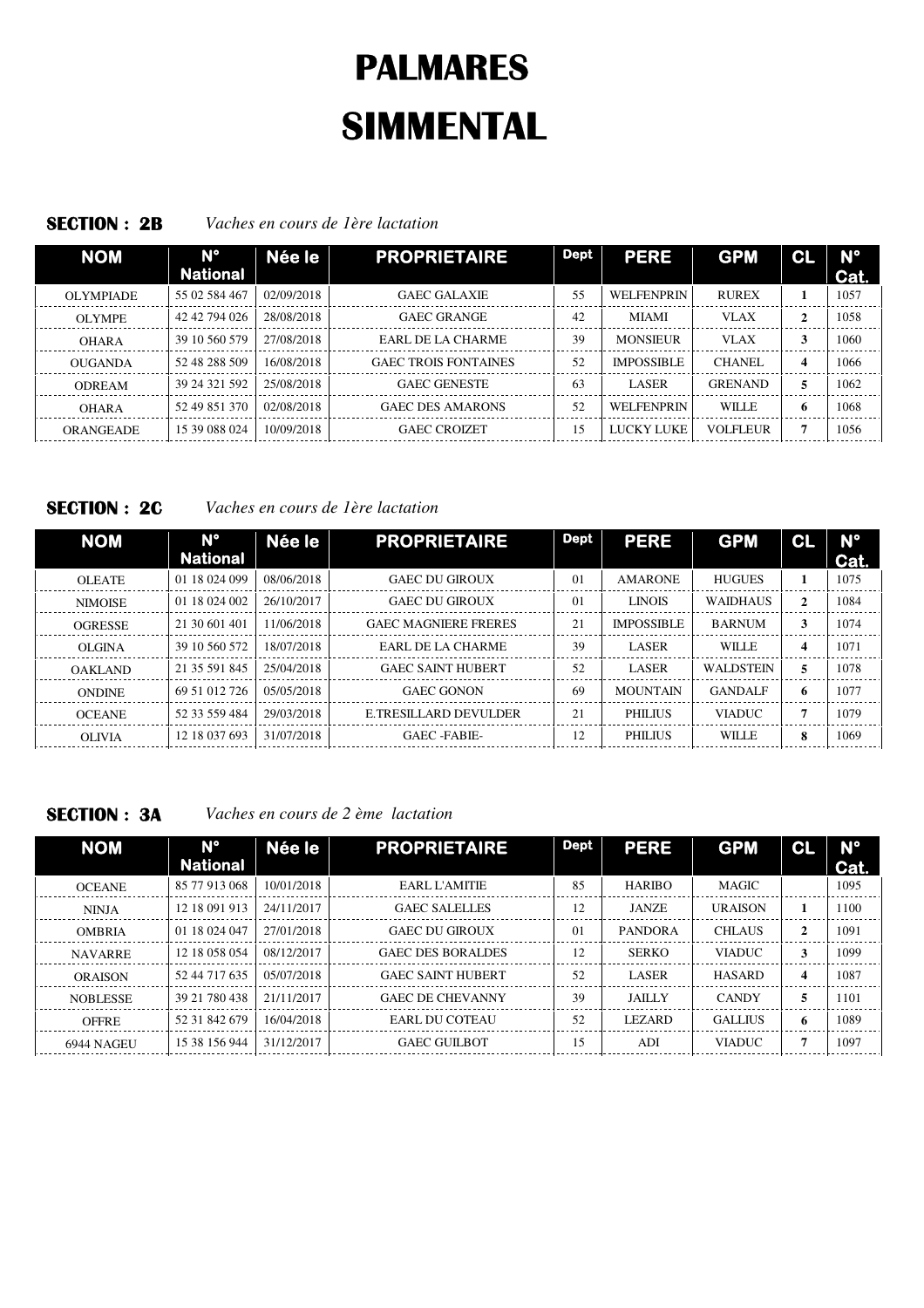## **SECTION : 3B** *Vaches en cours de 2 ème lactation*

| <b>NOM</b>        | $N^{\circ}$<br><b>National</b> | Née le     | <b>PROPRIETAIRE</b>          | <b>Dept</b>    | <b>PERE</b>      | <b>GPM</b>       | <b>GL</b>    | $N^{\circ}$<br>Cat. |
|-------------------|--------------------------------|------------|------------------------------|----------------|------------------|------------------|--------------|---------------------|
| <b>NEPIPHANIE</b> | 01 17 008 407                  | 31/08/2017 | <b>GAEC DU GIROUX</b>        | 0 <sub>1</sub> |                  | <b>WAIDHAUS</b>  |              | 1107                |
| <b>NELLY</b>      | 39 10 560 505                  | 18/04/2017 | EARL DE LA CHARME            | 39             | <b>JAILLY</b>    | <b>VLAX</b>      | $\mathbf{2}$ | 1116                |
| NILA              | 56 29 657 783                  | 21/08/2017 | <b>GAEC BREIZH SIMM</b>      | 56             | <b>INFORMANT</b> | <b>BARNUM</b>    | 3            | 1109                |
| <b>NEMO</b>       | 38 02 998 101                  | 28/06/2017 | <b>GAEC VIAL ROSTAING</b>    | 38             | VOILA            | <b>WALDSTEIN</b> | 4            | 1114                |
| <b>NAZALEE</b>    | 21 35 591 748                  | 19/08/2017 | <b>GAEC GENESTE</b>          | 63             | <b>HARIBO</b>    | <b>MAXX</b>      | 5            | 1110                |
| <b>NILAKE</b>     | 88 44 006 328                  | 08/07/2017 | <b>GAEC HANCE ST VINCENT</b> | 88             | <b>JAILLY</b>    | <b>VITALY</b>    | 6            | 1113                |
| <b>NECTARINE</b>  | 21 35 591 743                  | 14/07/2017 | <b>GAEC FICHTER</b>          | 67             | <b>JAILLY</b>    | WAL.             | −            | 1112                |

# **SECTION : 3C** *Vaches en cours de 2 ème lactation*

| <b>NOM</b>        | $N^{\circ}$<br><b>National</b> | Née le     | <b>PROPRIETAIRE</b>          | <b>Dept</b> | <b>PERE</b>     | <b>GPM</b>     | CL           | <b>N°</b><br>Cat. |
|-------------------|--------------------------------|------------|------------------------------|-------------|-----------------|----------------|--------------|-------------------|
| <b>5858 MADIS</b> | 15 37 125 858                  | 08/11/2016 | <b>GAEC GUILBOT</b>          | 15          | <b>FUGITIF</b>  |                |              | 1127              |
| <b>NYMPHE</b>     | 15 37 098 530                  | 03/02/2017 | <b>GAEC CHASSANY</b>         | 15          | ADI             |                |              | 1121              |
| <b>MYLEE</b>      | 21 30 601 202                  | 16/12/2016 | <b>GAEC MAGNIERE FRERES</b>  | 21          | <b>MINT</b>     | <b>BARNUM</b>  | $\mathbf{2}$ | 1124              |
| <b>NACELLE</b>    | 12 17 180 853                  | 08/02/2017 | <b>GAEC SALELLES</b>         | 12          | <b>SIPAN</b>    | <b>ROMARIO</b> | 3            | 1119              |
| <b>MARQUISE</b>   | 21 25 811 637                  | 28/12/2016 | <b>EARL DU MEIX DE CHENE</b> | 21          | <b>HURRICAN</b> | <b>BOSNA</b>   | 4            | 1122              |
| 4995 MASCO        | 15 36 164 995                  | 07/10/2016 | <b>GAEC GUILBOT</b>          | 15          | <b>ROMAN</b>    | <b>ILION</b>   | 5            | 1129              |
| <b>MARJOLAINE</b> | 52 48 288 296                  | 05/09/2016 | <b>GAEC TROIS FONTAINES</b>  | 52          | <b>WISMUT</b>   | <b>VITALY</b>  | 6            | 1133              |
| <b>LUCYANE</b>    | DE0816745800                   | 05/02/2017 | EARL ENGEL                   | 67          | <b>HUBRAUM</b>  | SAMAL          |              | 1120              |

**SECTION : 4A** *Vaches en cours de 3 ème lactation*

| <b>NOM</b>        | $N^{\circ}$<br><b>National</b> | Née le     | <b>PROPRIETAIRE</b>        | <b>Dept</b>    | <b>PERE</b>       | <b>GPM</b>       | CL           | $N^{\circ}$<br>Cat. |
|-------------------|--------------------------------|------------|----------------------------|----------------|-------------------|------------------|--------------|---------------------|
| <b>MAXETTE</b>    | 01 17 008 285                  | 25/12/2016 | <b>GAEC DU GIROUX</b>      | 0 <sub>1</sub> | <b>LIEGEOIS</b>   | <b>WALDSTEIN</b> | 1            | 1141                |
| <b>NOTE</b>       | 42 42 622 917                  | 07/03/2017 | <b>GAEC GRANGE</b>         | 42             | <b>INFORMANT</b>  | <b>SERKO</b>     | $\mathbf{2}$ | 1137                |
| <b>TRUDE</b>      | DE0816357478                   | 02/07/2016 | <b>GAEC SALELLES</b>       | 12             | <b>HERZSCHLAG</b> | <b>SAWART</b>    | 3            | 1151                |
| <b>MOUSSE</b>     | 21 44 571 632                  | 29/05/2016 | <b>GAEC CHEVALIER</b>      | 21             | <b>HERCULE</b>    | <b>VELOUGA</b>   | 4            | 1152                |
| <b>MARGUERITE</b> | 52 35 731 946                  | 15/08/2016 | <b>GAEC DES ALLOUAIRES</b> | 52             | <b>MANUAP</b>     | <b>UHRICH</b>    | 5            | 1150                |
| <b>NARCISIA</b>   | 21 35 591 732                  | 20/01/2017 | <b>GAEC CHANGARNIER</b>    | 21             | <b>HEUBERG</b>    | <b>RAWALF</b>    | 6            | 1138                |
| <b>1855 NICE</b>  | 12 17 151 855                  | 16/01/2017 | <b>GAEC DE RIGALS</b>      | 12             | <b>WISMUT</b>     | <b>VITALY</b>    | 7            | 1139                |
| <b>NAUSEE</b>     | 49 13 044 269                  | 18/08/2017 | EARL LES HAIES DU BOURG    | 49             | <b>VLAX</b>       | <b>WIKINGER</b>  | 8            | 1135                |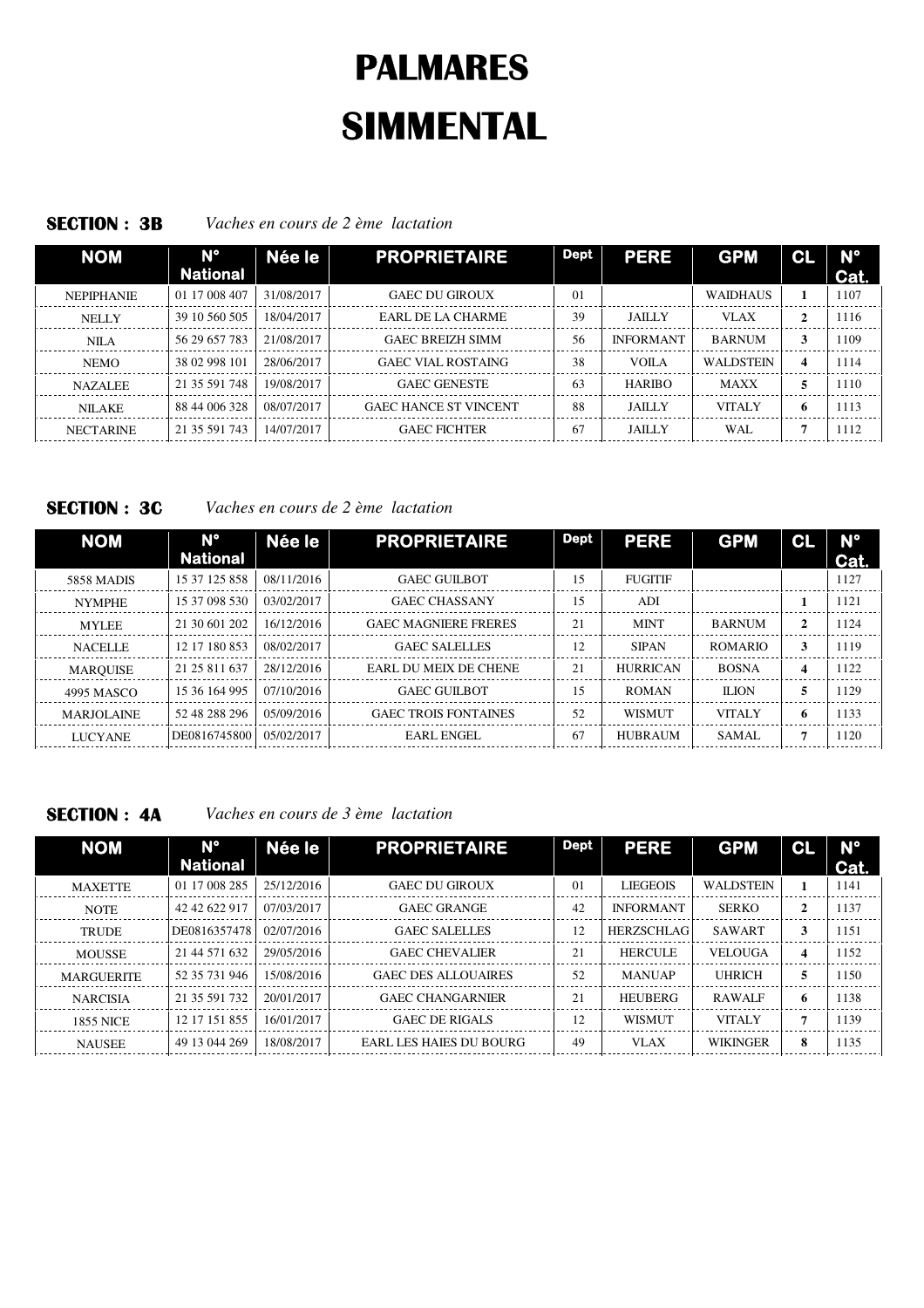## **SECTION : 4B** *Vaches en cours de 3 ème lactation*

| <b>NOM</b>       | $N^{\circ}$<br><b>National</b> | Née le     | <b>PROPRIETAIRE</b>          | <b>Dept</b> | <b>PERE</b>      | <b>GPM</b>      | CL | $N^{\circ}$<br>Cat. |
|------------------|--------------------------------|------------|------------------------------|-------------|------------------|-----------------|----|---------------------|
| <b>LADY</b>      | 15 36 067 468                  | 27/10/2015 | <b>GAEC CHASSANY</b>         | 15          | <b>KRISTALL</b>  | <b>BOSNA</b>    |    | 1161                |
| <b>LIQUEUR</b>   | 12 16 043 802                  | 28/09/2015 | GAEC DES 3 B                 | 12          | <b>ROMAN</b>     | <b>WITZBOLD</b> | 2  | 1164                |
| <b>LOMANE</b>    | 12 16 004 228                  | 19/10/2015 | <b>GAEC DE CONQUETTES</b>    | 12          | <b>ROMAN</b>     | <b>WILHELM</b>  | 3  | 1162                |
| JALNA            | 12 15 163 125                  | 11/10/2014 | <b>GAEC DE CONQUETTES</b>    | 12          | <b>SERKO</b>     | <b>DIONIS</b>   | 4  | 1169                |
| <b>JAGUAR</b>    | 39 13 841 890                  | 30/08/2014 | EARL DE LA CHARME            | 39          | <b>WAIDHAUS</b>  | <b>INDER</b>    | 5  | 1170                |
| LADY             | 21 44 571 612                  | 27/11/2015 | <b>GAEC CHEVALIER</b>        | 21          | <b>PANDORA</b>   | <b>ROUND UP</b> | 6  | 1156                |
| <b>ROSAMUNDE</b> | DE0816083174                   | 15/01/2015 | <b>GAEC DU MERLE</b>         | 15          | <b>IROPOLLED</b> | <b>OFIR</b>     |    | 1168                |
| <b>LAUSANNE</b>  | 21 25 811 534                  | 15/11/2015 | <b>EARL DU MEIX DE CHENE</b> | 21          | <b>VIGARO</b>    | <b>HOFHERR</b>  | 8  | 1158                |
| <b>LIBANAISE</b> | 15 35 078 383                  | 11/10/2015 | <b>SCEA DU TERS</b>          | 15          | <b>VIGARO</b>    | <b>ESPION</b>   | 9  | 1163                |

# **SECTION : 5** *Vaches en cours de 4 ème lactation*

| <b>NOM</b>       | $N^{\circ}$<br><b>National</b> | Née le     | <b>PROPRIETAIRE</b>         | <b>Dept</b>    | <b>PERE</b>     | <b>GPM</b>      | CL           | $N^{\circ}$<br>Cat. |
|------------------|--------------------------------|------------|-----------------------------|----------------|-----------------|-----------------|--------------|---------------------|
| <b>IRIS</b>      | 01 77 905 428                  | 03/01/2014 | <b>GAEC DU GIROUX</b>       | 0 <sub>1</sub> | <b>PANAMA</b>   | <b>MURIEL</b>   |              | 1193                |
| <b>LIBELLULE</b> | 39 21 780 379                  | 28/11/2015 | <b>GAEC DE CHEVANNY</b>     | 39             | <b>WATNION</b>  | <b>FIDJY</b>    | $\mathbf{2}$ | 1172                |
| <b>LANGOUSTE</b> | 10 07 205 039                  | 11/02/2015 | <b>GAEC MAGNIERE FRERES</b> | 21             | <b>VIADUC</b>   | ROUND UP        | 3            | 1186                |
| <b>LUNETTE</b>   | 22 73 481 728                  | 04/03/2015 | <b>GAEC DE COAT SEC'H</b>   | 22             | <b>ZAPFHAHN</b> | <b>UHRICH</b>   | 4            | 1184                |
| <b>LIBERTEE</b>  | 21 30 601 042                  | 01/07/2015 | <b>GAEC MAGNIERE FRERES</b> | 21             | <b>WATNOX</b>   |                 | 5            | 1180                |
| <b>LOYALE</b>    | 12 15 143 954                  | 21/01/2015 | VIGUIER LIONEL              | 12             | <b>BARNUM</b>   | <b>RIESLING</b> | 6            | 1188                |
| <b>LUTECE</b>    | 39 13 850 683                  | 14/02/2015 | EARL ROZ                    | 39             | WILLE           | <b>URAN</b>     | ŋ            | 1185                |
| <b>JANOVA</b>    | 52 33 559 072                  | 29/04/2014 | EARL DU COTEAU              | 52             | <b>GALLIUS</b>  | <b>RUM</b>      | 8            | 1192                |

**SECTION : 6A** *Vaches en cours de 5 ème lactation et plus*

| <b>NOM</b>        | $N^{\circ}$<br><b>National</b> | Née le     | <b>PROPRIETAIRE</b>      | <b>Dept</b> | <b>PERE</b>      | <b>GPM</b>      | <b>CL</b>    | $N^{\circ}$<br>Cat. |
|-------------------|--------------------------------|------------|--------------------------|-------------|------------------|-----------------|--------------|---------------------|
| <b>IRLANDE 59</b> | 52 44 260 815                  | 24/09/2013 | <b>GAEC SALELLES</b>     | 12          | WILLE            | <b>WEINOLD</b>  |              | 1212                |
| <b>JAUNISSE</b>   | 55 02 265 553                  | 25/09/2014 | <b>GAEC GALAXIE</b>      | 55          | <b>WEINFUR</b>   | <b>TOMBOIS</b>  | $\mathbf{2}$ | 1200                |
| JAVA              | 21 28 963 428                  | 10/10/2014 | <b>EARL MENESTRIER</b>   | 21          | <b>MANIGO</b>    | <b>PANDORA</b>  | 3            | 1198                |
| <b>LANDAISE</b>   | 52 31 842 235                  | 07/02/2015 | EARL DU COTEAU           | 52          | MAI              | <b>WILDWEST</b> | 4            | 1196                |
| <b>IMA</b>        | 42 42 142 014                  | 30/09/2013 | M COLOMBAT LAURENT       | 42          | <b>VANADIN</b>   | <b>TOMBOIS</b>  | 5            | 1211                |
| <b>INDULINE</b>   | 52 44 716 482                  | 14/10/2013 | <b>GAEC SAINT HUBERT</b> | 52          | <b>RAVE</b>      | <b>NEWYORK</b>  | 6            | 1209                |
| <b>JACKIE</b>     | 52 49 851 152                  | 04/09/2014 | LYCEE DE CREZANCY        | 02          | <b>WALDSTEIN</b> | <b>RUSTICO</b>  |              | 1201                |
| <b>JOLAINE</b>    | 52 45 911 852                  | 04/10/2014 | <b>GAEC DE SEVILLE</b>   | 52          | <b>WIKINGER</b>  | <b>MALINT</b>   | 8            | 1199                |
| <b>IDORA</b>      | 12 14 063 347                  | 27/12/2013 | GAEC -FABIE-             | 12          | <b>BASTA</b>     | <b>DIONIS</b>   | 9            | 1205                |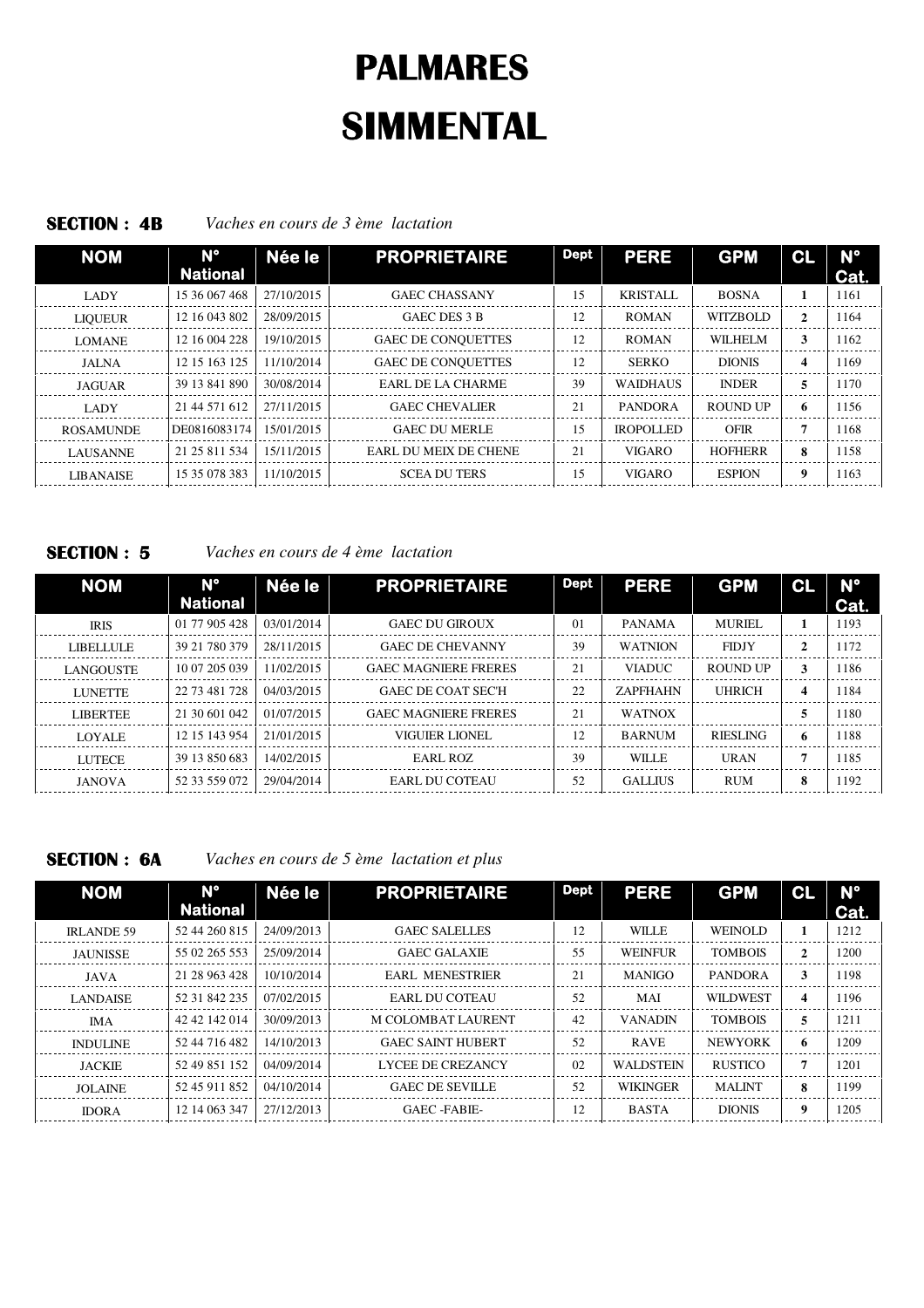## **SECTION : 6B** *Vaches en cours de 5 ème lactation et plus - Vaches de 7 ans et plus*

| <b>NOM</b>        | $N^{\circ}$<br><b>National</b> | Née le     | <b>PROPRIETAIRE</b>      | <b>Dept</b> | <b>PERE</b>    | <b>GPM</b>    | <b>CL</b> | $N^{\circ}$<br>Cat. |
|-------------------|--------------------------------|------------|--------------------------|-------------|----------------|---------------|-----------|---------------------|
| <b>HOLLYWOOD</b>  | 15 33 102 101                  | 08/09/2012 | <b>GAEC CHASSANY</b>     | 15          | <b>RAU</b>     |               |           | 1221                |
| HARLEM 29         | 12 13 122 052                  | 02/10/2012 | <b>GAEC SALELLES</b>     | 12          | <b>ROMARIO</b> | <b>MALHAX</b> |           | 1220                |
| <b>HARMONIE</b>   | 12 12 028 562                  | 16/10/2012 | <b>GAEC DES BORALDES</b> | 12          | <b>WILLE</b>   | <b>RUMBA</b>  | 2         | 1219                |
| <b>HIPPIE</b>     | 12 13 033 244                  | 27/10/2012 | GAEC -FABIE-             | 12          | <b>ROMARIO</b> | <b>RUM</b>    | 3         | 1218                |
| <b>IDOLE CANA</b> | 12 13 033 286                  | 01/09/2013 | GAEC -FABIE-             | 12          | <b>WILLE</b>   | RAINER RUM    | 4         | 1213                |
| <b>TOKIO</b>      | DE0948219471                   | 24/02/2013 | EARL DU COTEAU           | 52          | <b>IWINN</b>   | <b>POLARI</b> |           | 1215                |

**SECTION : 6C** *Vaches en cours de 5 ème lactation et plus - Vaches de 7 ans et plus*

| <b>NOM</b>        | $N^{\circ}$<br><b>National</b> | Née le     | <b>PROPRIETAIRE</b>         | <b>Dept</b> | <b>PERE</b>     | <b>GPM</b>       | CL | $N^{\circ}$<br>Cat. |
|-------------------|--------------------------------|------------|-----------------------------|-------------|-----------------|------------------|----|---------------------|
| <b>GOURMANDIS</b> | 15 32 041 330                  | 28/10/2011 | <b>GAEC CHASSANY</b>        | 15          | <b>RAU</b>      | <b>FLEURON</b>   |    | 1227                |
| <b>GOURMANDE</b>  | 15 32 041 329                  | 26/10/2011 | <b>GAEC CHASSANY</b>        | 15          | <b>RAU</b>      | LEO              |    | 1228                |
| <b>HACHUREE</b>   | 52 44 716 154                  | 25/08/2012 | <b>GAEC SAINT HUBERT</b>    | 52          | <b>DIONYSOS</b> | <b>RUREX</b>     | 2  | 1222                |
| <b>GRELE</b>      | 38 02 784 318                  | 13/09/2011 | <b>GAEC VIAL ROSTAING</b>   | 38          | <b>RAU</b>      | <b>BARAKOUDA</b> | 3  | 1229                |
| <b>DAPHNEE</b>    | 21 25 817 687                  | 20/11/2008 | EARL DU MEIX DE CHENE       | 21          | <b>BOSNA</b>    | <b>RUMBA</b>     | 4  | 1235                |
| <b>HERITIERE</b>  | 21 30 600 761                  | 16/08/2012 | <b>GAEC MAGNIERE FRERES</b> | 21          | WAL.            | <b>DON JUAN</b>  | 5  | 1223                |
| <b>GENOISE</b>    | 69 50 660 672                  | 19/08/2011 | <b>GAEC GONON</b>           | 69          | <b>RAWALF</b>   | <b>ROMELLO</b>   | 6  | 1231                |
| <b>URTICAIRE</b>  | 52 33 689 196                  | 06/07/2012 | <b>GAEC CROIZET</b>         | 15          |                 |                  |    | 1224                |

# **SECTION : CHA** *Prix de Championnat Adulte*

| <b>NOM</b>  | <b>N°</b><br><b>National</b> | Née le     | <b>PROPRIETAIRE</b>   | <b>Dept</b> | PERE          | <b>GPM</b>    | 2 | N°<br><b>TG</b> <sub>a</sub> |
|-------------|------------------------------|------------|-----------------------|-------------|---------------|---------------|---|------------------------------|
| <b>IRIS</b> | 77 905 428<br>01             | 03/01/2014 | <b>GAEC DU GIROUX</b> |             | <b>PANAMA</b> | <b>MURIEL</b> |   | 1193                         |

# **SECTION : CHE** *Prix de Championnat Espoir*

| <b>NOM</b>    | <b>N°</b><br><b>National</b> | Née le     | <b>PROPRIETAIRE</b>    | Dept | <b>PERE</b> | <b>GPM</b>    | s | N°<br><b>Cat.</b> |
|---------------|------------------------------|------------|------------------------|------|-------------|---------------|---|-------------------|
| <b>OLEANE</b> | 71 329 637<br>67             | 15/12/2018 | <b>GAEC COUSANDIER</b> | 6    | LIVRE       | <b>BARNUM</b> |   | 1030              |

# **SECTION : CHG** *Prix de Championnat Génisse*

| <b>NOM</b>    | N°<br><b>National</b> | Née le     | <b>PROPRIETAIRE</b>  | Dept        | <b>PERE</b>   | <b>GPM</b>        | Ωl | N°<br><b>Cal.</b> |
|---------------|-----------------------|------------|----------------------|-------------|---------------|-------------------|----|-------------------|
| <b>PETALE</b> | $95_1$<br>35 591      | 21/07/2019 | <b>AUBRY</b><br>GAEC | $\sim$<br>- | <b>REMMEL</b> | <b>IMPRESSION</b> |    | 1015              |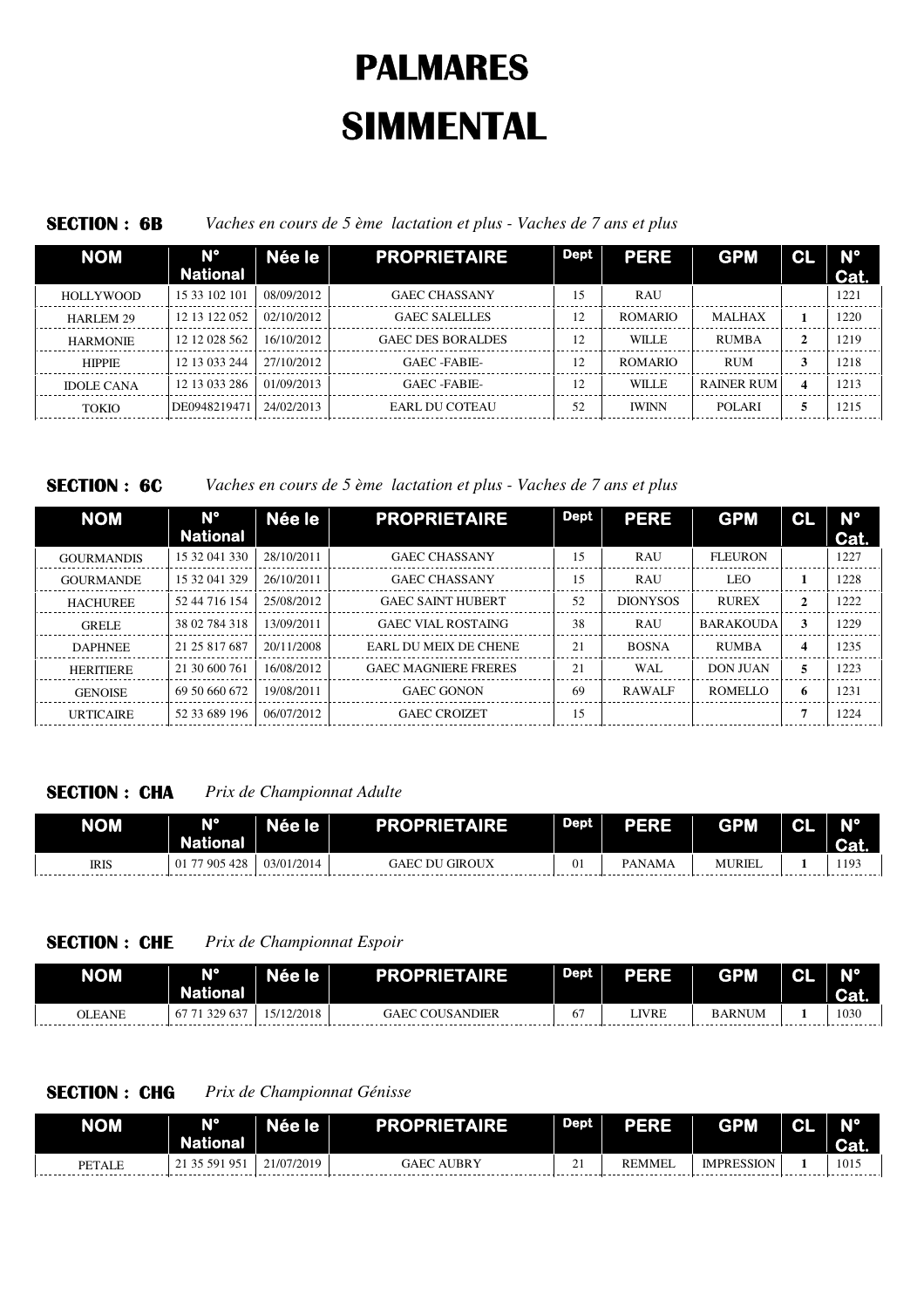### **SECTION : CHJ** *Prix de Championnat Jeune*

| <b>NOM</b> | $N^{\circ}$<br>National | Née le     | <b>PROPRIETAIRE</b>  | Dept     | <b>PERE</b>  | <b>GPM</b>     | יי | <b>ATO</b> |
|------------|-------------------------|------------|----------------------|----------|--------------|----------------|----|------------|
| NINJA      | 18 091 913              | 24/11/2017 | <b>GAEC SALELLES</b> | ╭<br>. . | <b>JANZE</b> | <b>TRAISON</b> |    | 1100       |

## **SECTION : CHS** *Prix de Championnat Sénior*

| NOM                                                                                                                                                                                                                                                   | N°<br><b>National</b>   | <b>Ree lez</b> | <b>PROPRIETAIRE</b>     | Dept | PERE       | <b>GPM</b><br>11.1. | ~ | AIO.          |
|-------------------------------------------------------------------------------------------------------------------------------------------------------------------------------------------------------------------------------------------------------|-------------------------|----------------|-------------------------|------|------------|---------------------|---|---------------|
| <b>GOURMANDE</b><br>$\mathbf{r}$ . The contract of the contract of the contract of the contract of the contract of the contract of the contract of the contract of the contract of the contract of the contract of the contract of the contract of th | 329<br>04<br>ے ر<br>. . | 26/10/2011     | <b>CHASSANY</b><br>GAEC |      | <b>RAU</b> | LEO                 |   | 228<br>- 1446 |

# **SECTION : GCH** *Prix de la Grande Championne*

| <b>NOM</b> | N°<br><b>National</b> | Née le     | <b>PROPRIETAIRE</b>     | <b>Dept</b> | PERE | <b>GPM</b> | 2 | mо.         |
|------------|-----------------------|------------|-------------------------|-------------|------|------------|---|-------------|
| GOURMANDE  | 329<br>., 32 041      | 26/10/2011 | <b>CHASSANY</b><br>GAEC | . .         | RAU  | LEC        |   | 228<br>-220 |

## **SECTION : GCM** *Prix de la Grande Championne Mamelle*

| <b>NOM</b>     | <b>N°</b><br><b>National</b> | Née le <b>l</b> | <b>PROPRIETAIRE</b> | Dept | <b>PERE</b> | <b>GPM</b>       | C.I | $N^{\circ}$<br><b>Cal.</b> |
|----------------|------------------------------|-----------------|---------------------|------|-------------|------------------|-----|----------------------------|
| <b>MAXETTE</b> | 7 008 285                    | 25/12/2016      | GAEC DU GIROUX      |      | LIEGEOIS    | <b>WALDSTEIN</b> |     | 1141                       |

### **SECTION : MB** *Prix de la Meilleure Bouchère*

| <b>NOM</b>  | <b>N°</b><br>National | Née le     | <b>PROPRIETAIRE</b>   | <b>Dept</b> | <b>PERE</b>      | <b>GPM</b>      | N°<br><b>Cat.</b> |
|-------------|-----------------------|------------|-----------------------|-------------|------------------|-----------------|-------------------|
| <b>NOTE</b> | 42 42 622 917         | 07/03/2017 | <b>GAEC GRANGE</b>    | 42          | <b>INFORMANT</b> | <b>SERKO</b>    |                   |
| LANDAISE    | 52 31 842 235         | 07/02/2015 | <b>EARL DU COTEAU</b> | 52          | <b>MA</b>        | <b>WILDWEST</b> | 1196              |

### **SECTION : ML** *Prix de la Meilleure Laitière*

| NOM   | N°<br><b>National</b> | NZ<br>e le | AISE<br>eroede      | Dept             | <b>ERE</b>   | <b>ACPT</b>   | cт | N0<br>Toa. |
|-------|-----------------------|------------|---------------------|------------------|--------------|---------------|----|------------|
| TOKIC | DE0948219471          | 24/02/201  | . DU COTEAU<br>EARL | ση<br><u>. .</u> | <b>IWINN</b> | <b>POLARI</b> |    | 1215       |

## **SECTION : MMA** *Prix de la Meilleure Mamelle Adulte*

| <b>NOM</b> | N°<br><b>National</b> | Née le     | <b>PROPRIETAIRE</b>   | <b>Dept</b> | PERE     | <b>GPM</b>       | 2 | ATO. |
|------------|-----------------------|------------|-----------------------|-------------|----------|------------------|---|------|
| MAXETTE    | 008285<br>01          | 25/12/2016 | <b>GAEC DU GIROUX</b> | U±          | LIEGEOIS | <b>WALDSTEIN</b> |   | 1141 |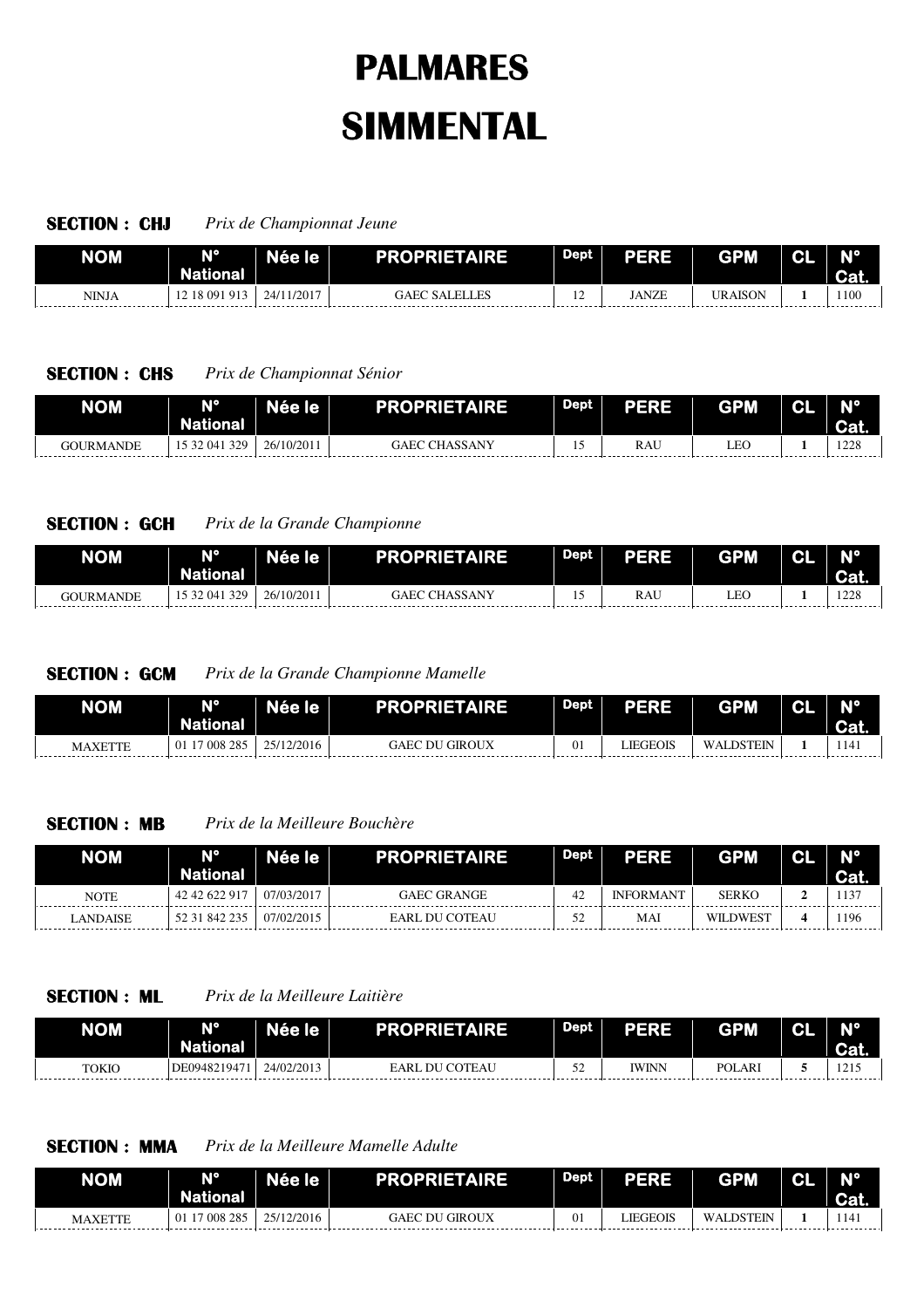### **SECTION : MME** *Prix de la Meilleure Mamelle Espoir*

| <b>NOM</b> | AIO.<br><b>National</b> | Née le l   | <b>PROPRIETAIRE</b>   | Dept | PERE    | <b>GPM</b>    | N | $N^{\circ}$<br>Cat |
|------------|-------------------------|------------|-----------------------|------|---------|---------------|---|--------------------|
| OLEATE     | 18 024 099<br>01        | 08/06/2018 | <b>GAEC DU GIROUX</b> | v.   | AMARONE | <b>HUGUES</b> |   | 1075               |

## **SECTION : MMJ** *Prix de la Meilleure Mamelle Jeune*

| <b>NOM</b> | $\sqrt{10}$<br>National | <b>le</b> | <b>AIRE</b><br><b>PROPRIET/</b> | <b>Dept</b> | ERE<br>- 1<br>-<br>- 1 | <b>GPM</b>           | æ | <b>AIO</b> |
|------------|-------------------------|-----------|---------------------------------|-------------|------------------------|----------------------|---|------------|
| NEPIPHANIE | , 008 407               | 1/08/2017 | GIROUX<br>DU<br>GAEC            |             |                        | WAIDHAU <sub>2</sub> |   | 1107       |

## **SECTION : MMS** *Prix de la Meilleure Mamelle Sénior*

| <b>NOM</b> | A10<br><b>National</b> | Née le     | <b>PROPRIETAIRE</b>     | Dept <sup>1</sup> | PERE | <b>GPM</b> | ΩI<br>. . | N°<br><b>Cat.</b> |
|------------|------------------------|------------|-------------------------|-------------------|------|------------|-----------|-------------------|
| GOURMANDE  | 329<br>$04^{\circ}$    | 26/10/2011 | <b>CHASSANY</b><br>GAEC |                   | RAU  | LEC        |           | 1228              |

## **SECTION : RCHA** *Réserve Championnat Adulte*

| <b>NOM</b>     | MO<br><b>National</b> | Née le'    | <b>PROPRIETAIRE</b> | <b>Dept</b> | <b>PERE</b> | <b>GPM</b> | ΩI | N°<br><b>Cal.</b>             |
|----------------|-----------------------|------------|---------------------|-------------|-------------|------------|----|-------------------------------|
| <b>MAXETTE</b> | 17 008 285<br>01      | 25/12/2016 | ' GIROUX<br>GAEC DU | 01          | LIEGEOIS    | WALDSTEIN  |    | 1141<br>--------------------- |

## **SECTION : RCHE** *Réserve Championnat Espoir*

| <b>NOM</b> | NO<br><b>National</b> | Née le'    | <b>PROPRIETAIRE</b>      | Dept | PERE    | <b>GPM</b>    | ~ | <b>AIO</b><br>Cat. |
|------------|-----------------------|------------|--------------------------|------|---------|---------------|---|--------------------|
| OLEATE     | 18 024 099<br>01      | 08/06/2018 | ' GIROUX<br>GAEC<br>. DU | 01   | AMARONE | <b>HUGUES</b> |   | 1075               |

### **SECTION : RCHG** *Réserve Championnat Génisse*

| <b>NOM</b> | <b>N°</b><br>National | lée le     | <b>PROPRIETAIRE</b>   | <b>Dept</b> | <b>PERE</b> | <b>GPM</b> | <u>мо.</u> |
|------------|-----------------------|------------|-----------------------|-------------|-------------|------------|------------|
| ORANGETTE  | 832<br>21 25 811      | 15/12/2018 | EARL DU MEIX DE CHENE | <u>.</u>    | MCDRIVE P   | WILLE      | 1022       |

# **SECTION : RCHS** *Réserve Championnat Sénior*

| <b>NOM</b> | <b>N°</b><br><b>National</b> | Née le     | <b>PROPRIETAIRE</b>  | <b>Dept</b>   | PERE    | <b>GPM</b> | ΩI | <b>Nº</b><br>Cat. |
|------------|------------------------------|------------|----------------------|---------------|---------|------------|----|-------------------|
| HARLEM 29  | 122 052<br>1213              | 02/10/2012 | <b>GAEC SALELLES</b> | $\sim$<br>. . | ROMARIO | MALHAX     |    | 1220              |